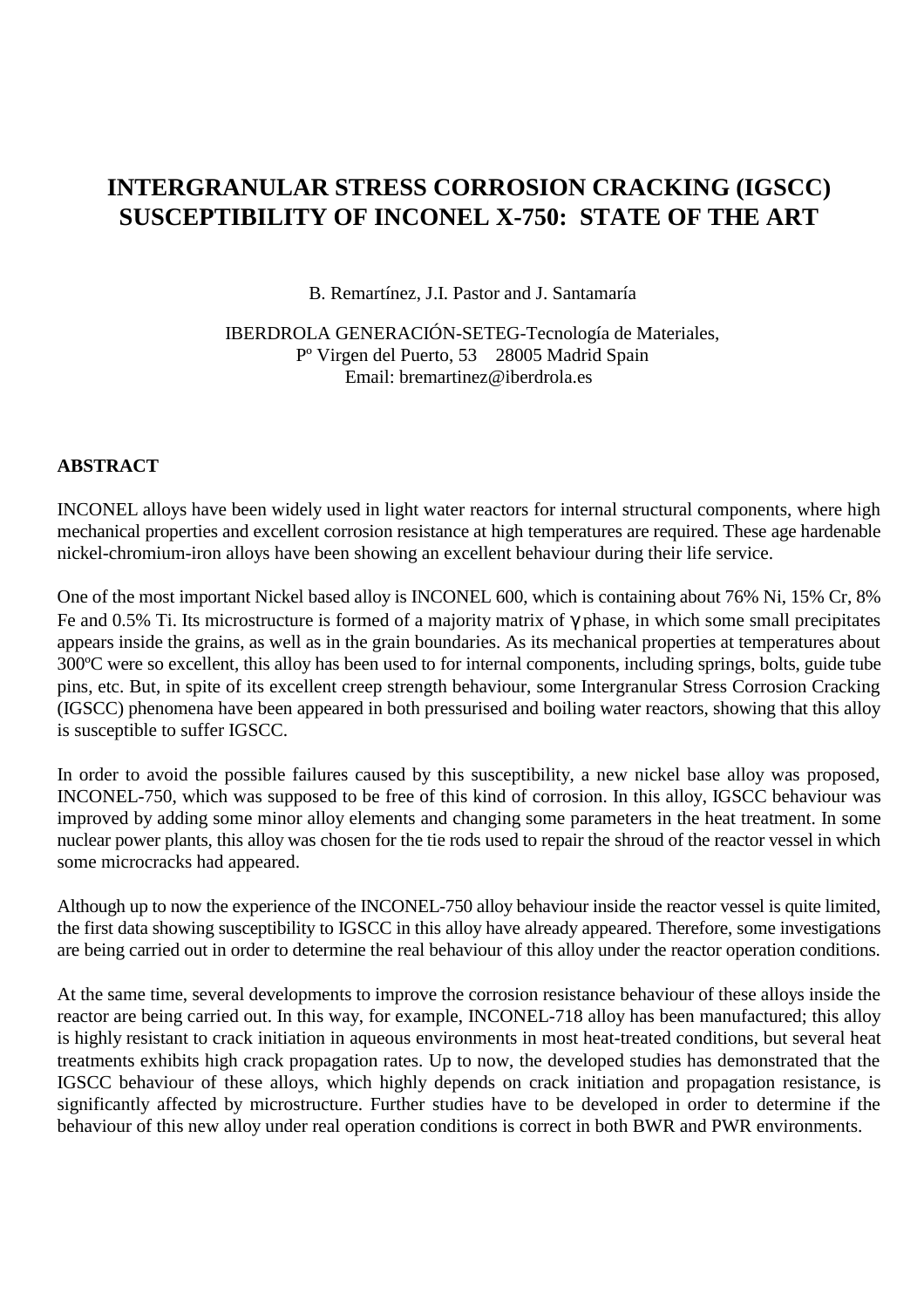#### **INTRODUCTION**

Nickel-base alloys are used extensively in Light Water Reactor (LWR) nuclear power systems due to their excellent corrosion resistance and strength in high temperature aqueous environments. Alloy 600, a solid solution strengthened nickel-base alloy, is used for Pressurised Water Reactor (PWR) Steam generator tubing for the majority of PWR nuclear power stations. Alloy 600 is also used in Boiling Water Reactor (BWR) systems for safe ends and other components.

For applications requiring very high strength and superior corrosion resistance, age hardenable nickel-base alloys such as Alloy X-750 are often used. Specific applications include fuel assembly hold down springs. BWR Jet Pump components and high strength bolts for core and other structural components.

In spite of their generally excellent general corrosion resistance, the above mentioned alloys have been found to be susceptible to localised forms of corrosion attack such as stress corrosion cracking, corrosion fatigue, and intergranular attack. Susceptibility to these forms of damage is a function of prior thermomechanical treatment and service environment. For Alloy 600, from an economic standpoint, the most severe impact has resulted from instances of intergranular attack and denting related cracking. There have, however, been several instances of cracking in PWR primary environments. In some of these cases fatigue could not be ruled out as a contributing factor. For certain environments and heat treatments Alloys X-750 is susceptible to environmentally assisted fatigue and stress corrosion cracking.

 Failures of components in service, while few in number, have resulted in significant economic impact. These failures have provided impetus for the development of materials with improved resistance to these environmental effects but the available data is limited. For this reason a research program, has been initiated with the goal of achieving a mechanistic understanding of the stress corrosion cracking behaviour of Ni-Cr-Fe alloys used in nuclear power systems.

#### **MICROSTRUCTURE**

Age hardenable Ni-Cr-Fe alloys are complex alloys, and a wide range of thermal treatments can modify their properties. In the heat-treated condition, the microstructure of these alloys consists of several intermetallic precipitates surrounded by a metallic matrix. These intermetallic phases strengthen the metallic matrix, and the magnitude of these strengthening is related to the particle size and spacing.

The most prevalent phases are the FCC matrix phase ( $\gamma$  phase), followed by intermetallic precipitate  $\gamma'$  phase, and also precipitated carbides MC and M<sub>23</sub>C<sub>6</sub>, where the M letter represents a metal. The  $\gamma'$  phase precipitates coherently with the matrix. Additional strength can be achieved by the presence of solid solution elements such as Cobalt, Iron, Chromium, Titanium and Aluminium, and by changing either composition or heat treatment, other intermetallic phases may appear inside the metallic matrix [8].



**Figure 1:** (x100) INCONEL 600 microstructure after the heat treatment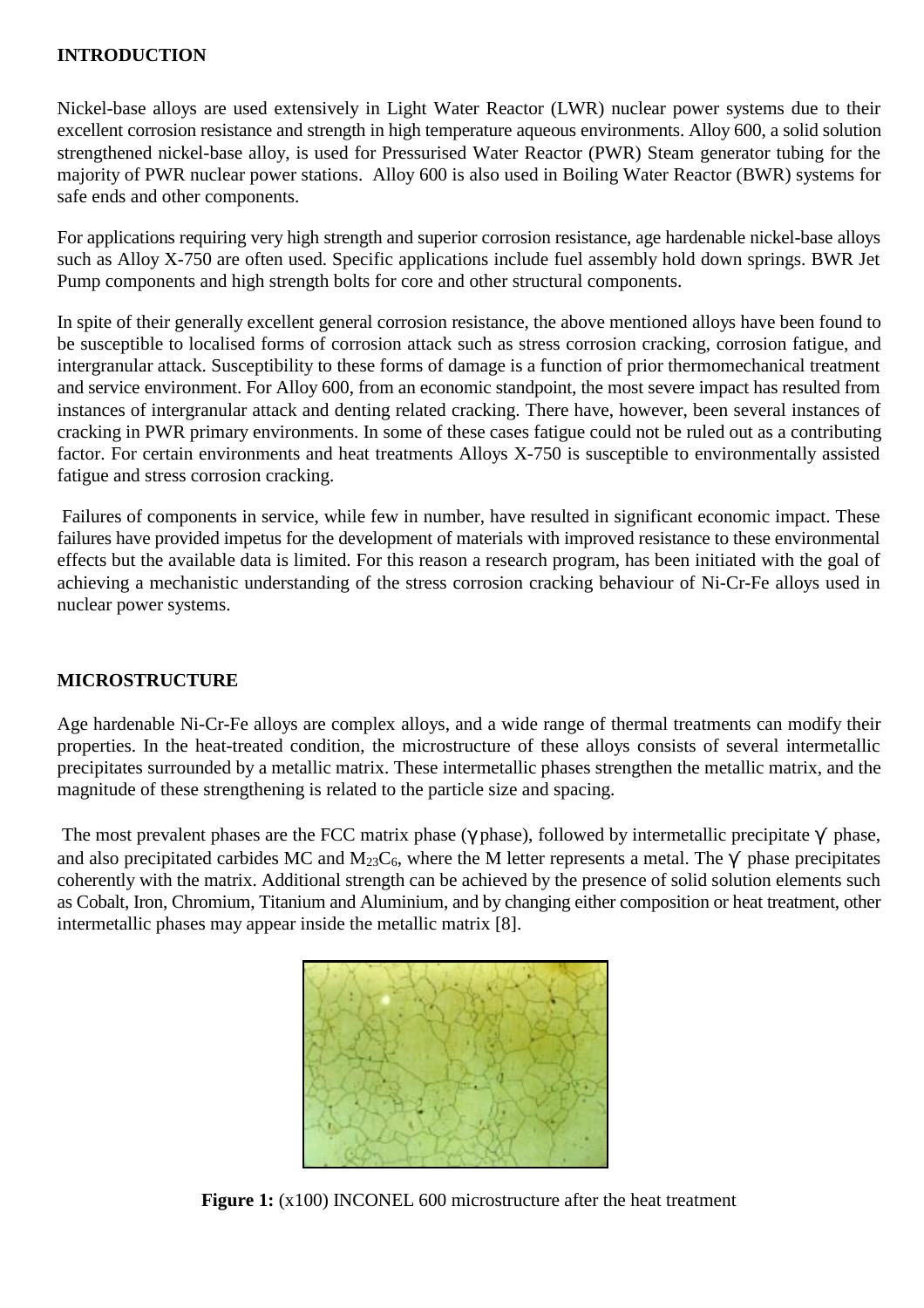Figure 1 shows the microstructure of an INCONEL 600-specimen alloy after a solution and quenching thermal treatment. In the micrograph there are middle size γ phase grains (Ni-Cr-Fe solid solution) containing precipitated particles, which are identified as Titanium and Aluminium carbides. These precipitated particles exhibits a characteristic orangish colour, as it can be seen in detail in Figure 2; their chemical composition was confirmed by an electron dispersive spectroscopy (EDS) analysis, and they were identified as Titanium and Aluminium carbides [1].



**Figure 2:** (x1000) Orange poligonal precipitated phases (10% Oxalic acid)



**Figure 3:** EDS Spectrum of the Orange poligonal precipitated phases

#### **IGSCC IN INCONEL 600**

Despite the good mechanical properties at high temperatures that this alloy has exhibited, some intergranular stress corrosion failures have taken place in several components made of this alloy. These failures have proved that these alloys are susceptible to environmental degradation in aqueous environments. Several crack growth tests have been performed, and it has been found that crack growth rates in air saturated water are faster than for dearated water. It has also been found that sensitisation in alloy 600 appears to have very little effect on its fatigue behaviour in dearated environments, but the crack grow rate of sensitised material is significantly higher when the amount of dissolved oxygen is gradually increased.

The observed differences between the SCC behaviour in deaderated and air saturate water would suggest that the electrochemical potential play an important role in cracking development. Some experiments have shown that stress corrosion cracks could be inhibited when alloy 600 was electrically coupled to gold, while cracking was accelerated when the alloy was coupled to iron.

Since the time needed to initiate SCC in pure water is very long, accelerated tests in hot caustic media are also used to determine the stress corrosion characteristics of alloy 600. Deaerated 10% NaOH solutions were used, and it was found that aged material performed better than mill annealed in its resistance to SCC. Other tests also showed that ageing mill annealed tubing at 600ºC for 4 hours improved the cracking behaviour of alloy 600 in deaerated NaOH (0.2 to 0.75M) over that of mill annealed material.

#### **NEW DEVELOPMENT: INCONEL 750**

In order to avoid the possible failures caused by IGSCC INCONEL 600 susceptibility, a new nickel base alloy was proposed, INCONEL-750, which is an alloy 600 base-modified alloy. In this alloy, IGSCC behaviour was improved by adding some minor alloy elements (Titanium, Aluminium, and small quantities of Niobium) and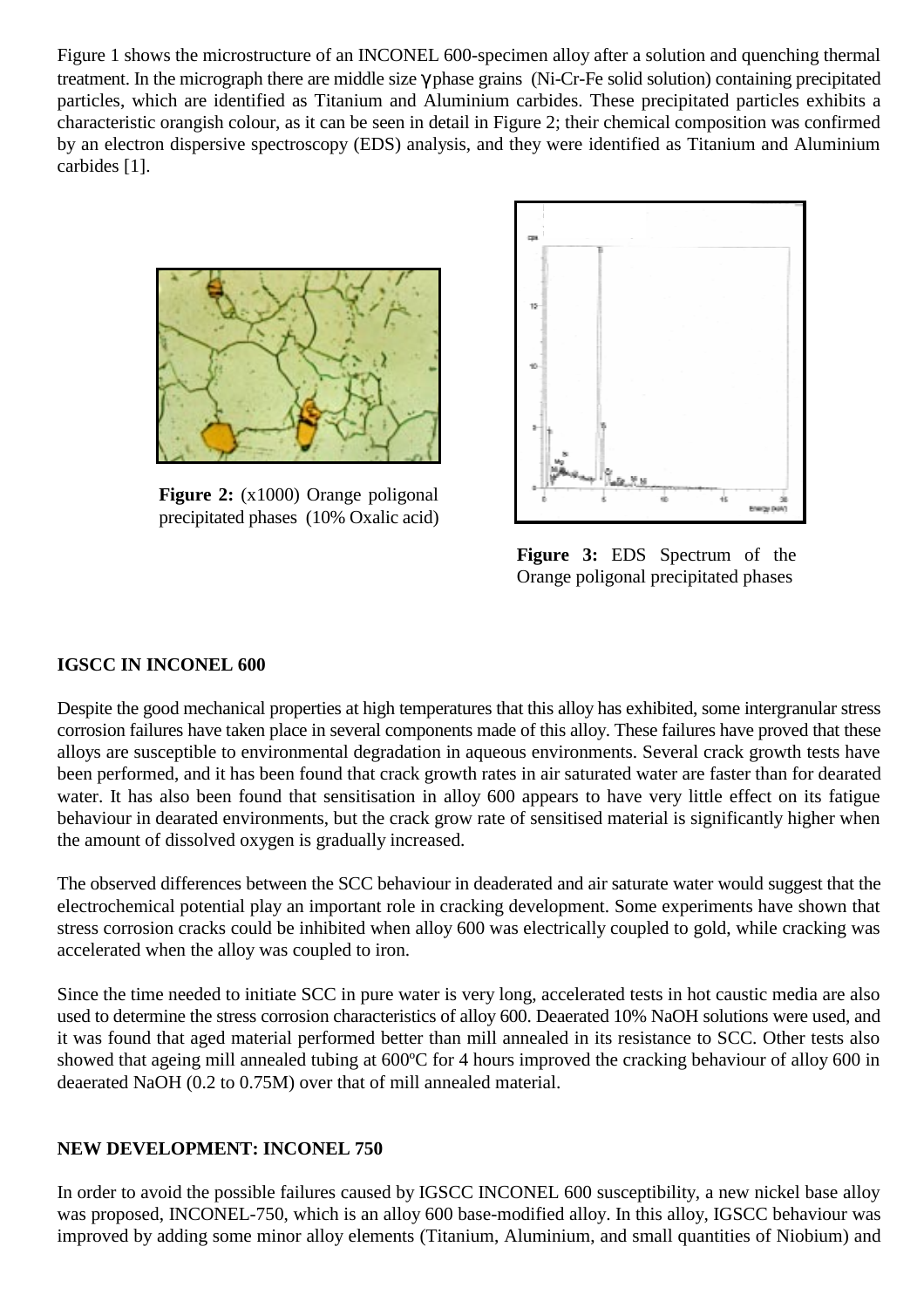changing some parameters in the HTH heat treatment. HTH thermal treatment is the most commonly heat treatment recommended for this alloy in nuclear applications and consists of a solution annealing at about 1090 ºC, water quench, and then ageing for 20 hours at 704 ºC approximately. Variations in the cooling rate after annealing, and changes in the age hardening heat treatment leads to a different stress corrosion cracking behaviour during the life service. For example, it has been found that the ageing conditions that give high yield strength also give a high SCC susceptibility [4].

The microstructure of the X-750 HTH material is characterised by a majority  $\gamma$  matrix phase, with a uniform distribution of γ´ phase with MC type carbide, in which M is mainly Ti) and grain boundaries decorated with a semicontinuous carbide phase (see Figures 4 and 5) [2].





**Figure 4:** (x200) INCONEL 750 microstructure **Figure 5:** EDS Spectrum of the Orange polygonal (Orange precipitated carbides can be observed) precipitated phases

Further STEM analysis indicated a significant degree of Chromium depletion in the regions adjacent to the grain boundaries in this HTM material, which was not observed in other heat treatments. This Chromium depletion produced by the formation of  $M_{23}C_6$  along the grain boundaries during ageing was identified by energy dispersive X-ray analysis (EDXA) and it was found that the precipitate carbides contained nearly 90% Cr (typically, the composition of the carbides is (in wt. %):

TABLE 1 CHEMICAL COMPOSITION OF RICH CHROMIUM GRAIN BOUNDARY CARBIDES

| <b>Element</b> | $\vert$ A1 | <b>Si</b> | $\mathsf{N}b$ | Ti | Fe | Ni | $\vert$ P and S                                                                                      |
|----------------|------------|-----------|---------------|----|----|----|------------------------------------------------------------------------------------------------------|
| wt $%$         |            |           |               |    |    |    | $\vert 0.13 \vert 0.48 \vert 0.63 \vert 0.21 \vert 88.99 \vert 2.13 \vert 7.39 \vert$ Not detectable |

Furthermore, the Chromium profile perpendicular to the grain boundary was obtained by EDXA analysis (figure 7), and the typical Chromium depletion surrounding the grain boundaries could be observed [7]. Some experiments with different ageing conditions (and also with different amount of precipitated Chromium phase) were carried out, and it could be observed that the greater wide and deep Chromium depletion (associated with the higher yield strength obtained) was associated with the highest IGSCC susceptibility.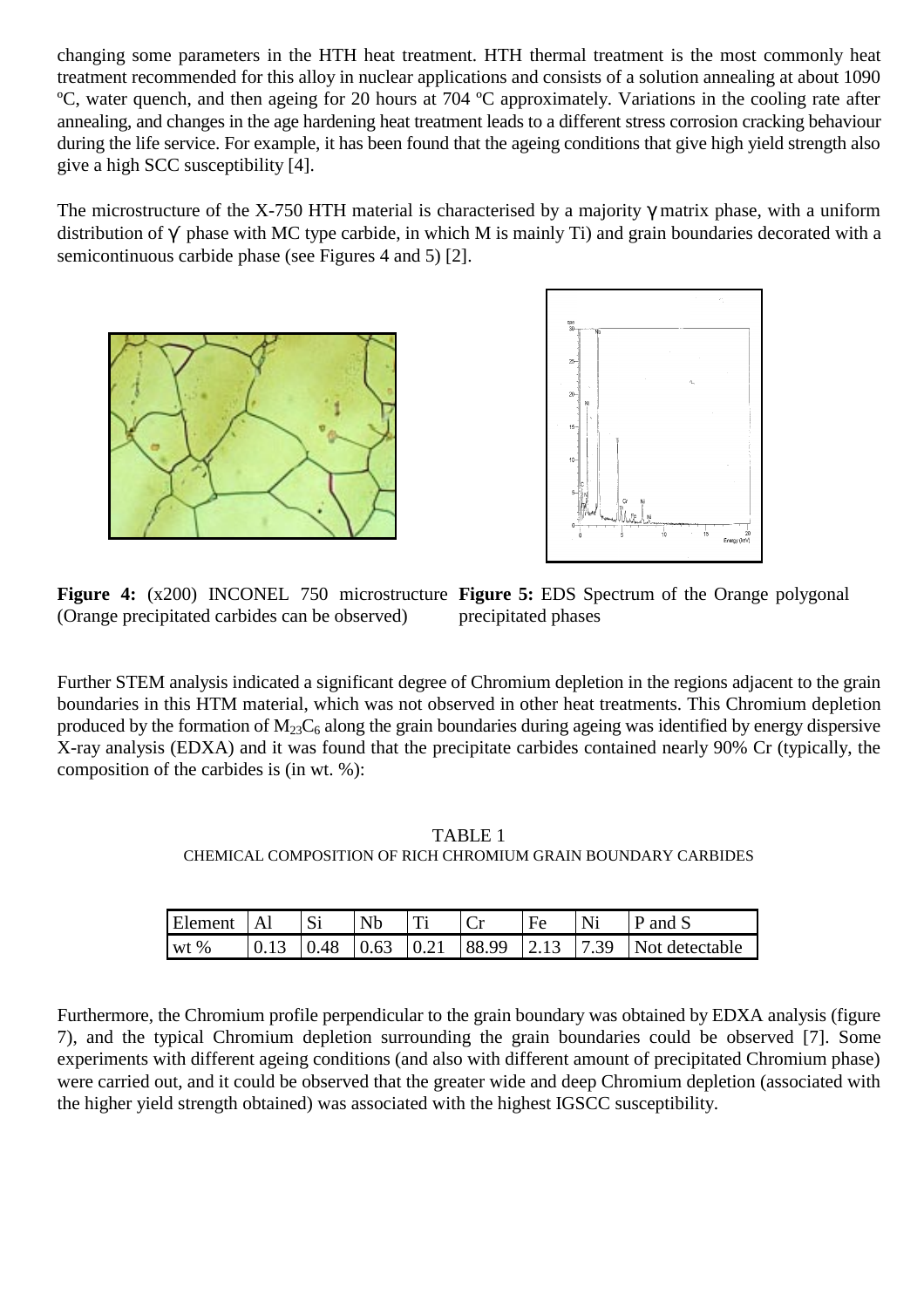

**Figure 6:** Detailed grain boundaries **Figure 7**: Typical Chromium profile



Chromium precipitates perpendicular to the grain boundary

So, that experiments showed that the Chromium depletion near the grain boundary associated with the Chromium Carbide formation at the grain boundary causes the IGSCC susceptibility of INCONEL X-750, and moreover, by studying different ageing treatments, it such a poor IGSCC property coincides with the ageing that gives a high yield strength.

The three-step heat treatment was also selected for IGSCC behaviour examination. This treatment consists of a first solution step (T∼1100ºC for 4h.), followed by a stabilisation step (T∼850ºC for 24h.) and ending by a last ageing step (T∼700ºC for 20h.). The results showed that these heat-treated alloys were more susceptible to IGSCC in high-temperature water than the HTM treated alloys, in spite of the smaller corrosion rate in a modified ASTM standard corrosion test. EDXA revealed Titanium segregation and formation of Titanium-rich phases along the grain boundary (carbides,  $\gamma'$  and  $\eta$  phase -Ni<sub>3</sub>Ti<sub>7</sub>-), and it is thought that the poor resistance to IGSCC after a three-step heat treatment might be caused by formation of a local cell between the grain boundary and the matrix. Next figure shows the Chromium and Titanium typical profile perpendicular to a grain boundary. It can be observed that no clear Chromium depletion is created near the grain boundary, even perpendicular to the  $M_{23}C_6$ carbides. But the Titanium profile shows that the Titanium rich-phase on the grain boundary may result from the Titanium segregation to the grain boundary, contrasting with the Chromium depletion by the formation of Chromium carbides.



 **Figure 8:** Chromium and Titanium profile perpendicular to a grain boundary

The different Titanium-rich phases and the  $M_{23}C_6$  precipitated along the grain boundaries, covered the grain boundaries with a chemically inhomogeneous state, and this absence of homogeneity causes local cell reactions between the precipitates and the matrix, which are the rootcause of the IGSCC observed in these three-step heat treated X-750 alloys.

The results of all the studied cases go in the same direction: thermal treatment and microstructure plays an important role in the behaviour of Alloy X-750, and IGSCC susceptibility strongly depends particularly on the carbide formation on the grain boundaries. So, in spite of X-750´s exceptional high temperature mechanical properties, it has been found to be susceptible to intergranular stress corrosion cracking in relatively low temperature aqueous environments such as those that exist in LWR systems [5], and for this reason new